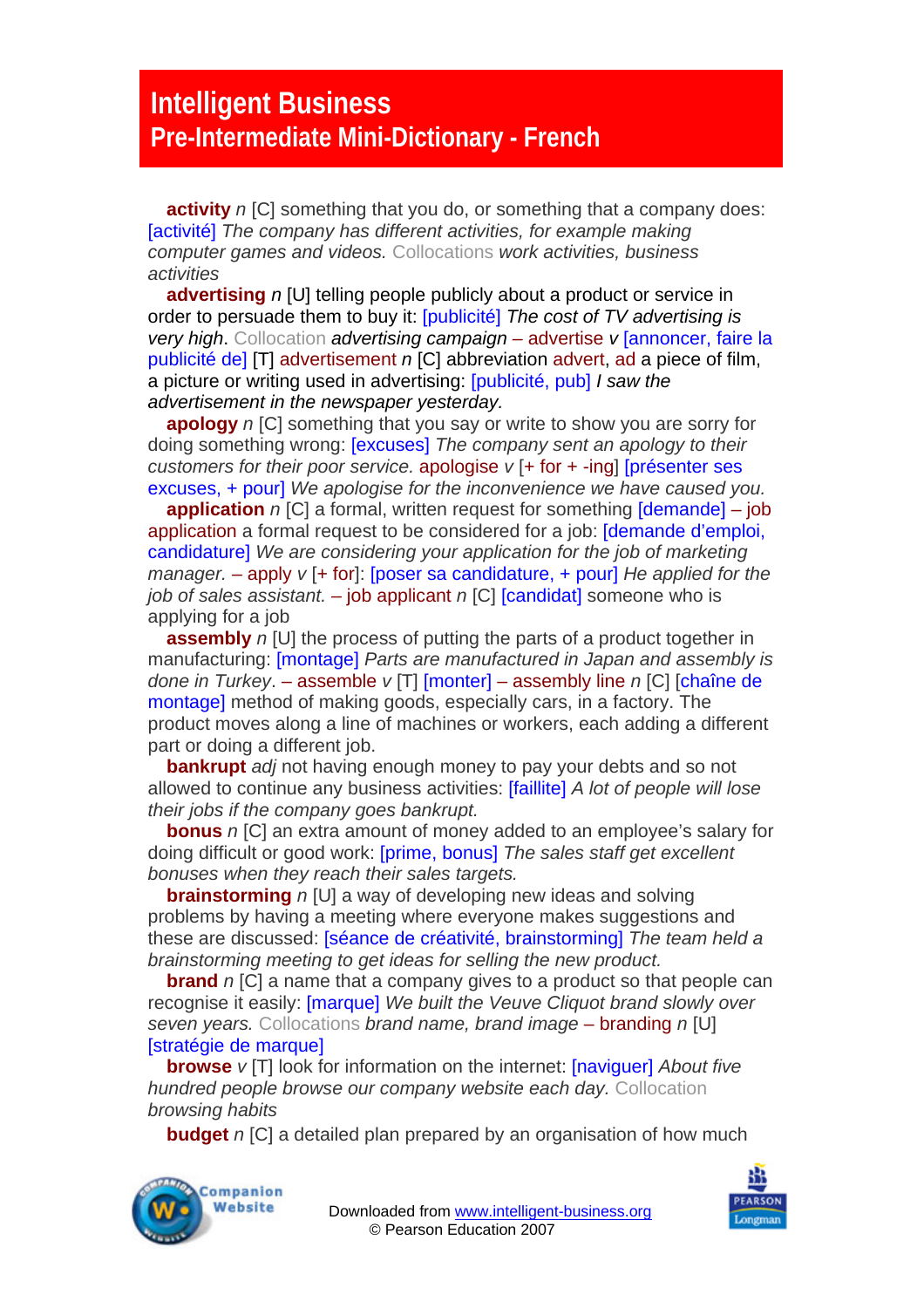money it will receive, how much it intends to spend and how it will spend the money: [budget] *The department has a budget of \$4 million to spend on research*. Collocation *a tight budget* – budget *v* [I, T] [budgétiser]

**business plan** *n* [C] a document produced by a new company giving details of expected sales and costs, how the company can be financed and why it can expect to make money: [plan d'affaires, business plan] *The bank needs to see a business plan before it will provide money for the start-up.* 

**candidate** *n* [C] someone that a company is considering for a job: [candidat] *We are interviewing the candidates on Friday.* 

**capacity** *n* [U] the amount of something that a factory can produce: [capacité] *Our production capacity has increased with the new technology*.

**capital** *n* [singular, U] money used to start a business: [capital] *You'll need more capital if you want the business to succeed.* 

**career** *n* [C] a profession or job you have trained for and intend to do for your working life, and which offers the chance to improve your status and salary: [carrière] *I'm hoping to have a career in law.* Collocations *careers advisor, careers advisory service, change careers* 

**challenge** *n* [C] something difficult that you feel determined to solve or achieve: [défi] *The challenge for the company is how to pay its \$3 billion debt.* 

**claim** *n* [C] request for payment for damage, injury, theft, etc. for which you are insured: [déclaration de sinistre] *If you want to make an insurance claim, you must fill out this form.*  $-$  claim  $v$  [T] [ $+$  on] [faire une déclaration de sinistre, + pour] *He claimed for the damage on his car insurance.* 

**company** *n* [C] an organisation that makes or sells goods or services in order to make money: [entreprise] *He works for a software company.* 

**competition** *n* [U] a situation in which businesses are trying to be more successful than others by selling more goods and services and making more profit: [concurrence] *There is strong competition between the two companies.* – compete *v* [I] [être en concurrence] – competitor *n* [C] [concurrent] – competitive *adj* [compétitif]

**complaint** *n* [C] a written or spoken statement by someone saying that they are unhappy about something: [réclamation] *Our sales assistants are trained to deal with customer complaints in a friendly manner. – complain v* [+ about] [se plaindre, + de] *Many customers have complained about late delivery.* 

**component** *n* [U] one part used in making a machine, vehicle, etc.: [composant] *The company supplies electrical components to the car industry.* Synonym part *n* [C] [pièce]

**consumer** *n* [C] a person who buys goods, products or services for their own use, not for business or to re-sell: [consommateur] *Consumers are demanding more choice and variety.* 

**contact** *n* [C] a person you know who may be able to help or advise you because of the work they do: [contact] *He has a lot of contacts in the film industry.* 

**cost 1** *n* [C, U] the amount of money that you have to pay to buy or produce something: [coût] *The cost of land in the city centre is very high*. **2**  costs [plural] the money that a business must regularly spend in order to



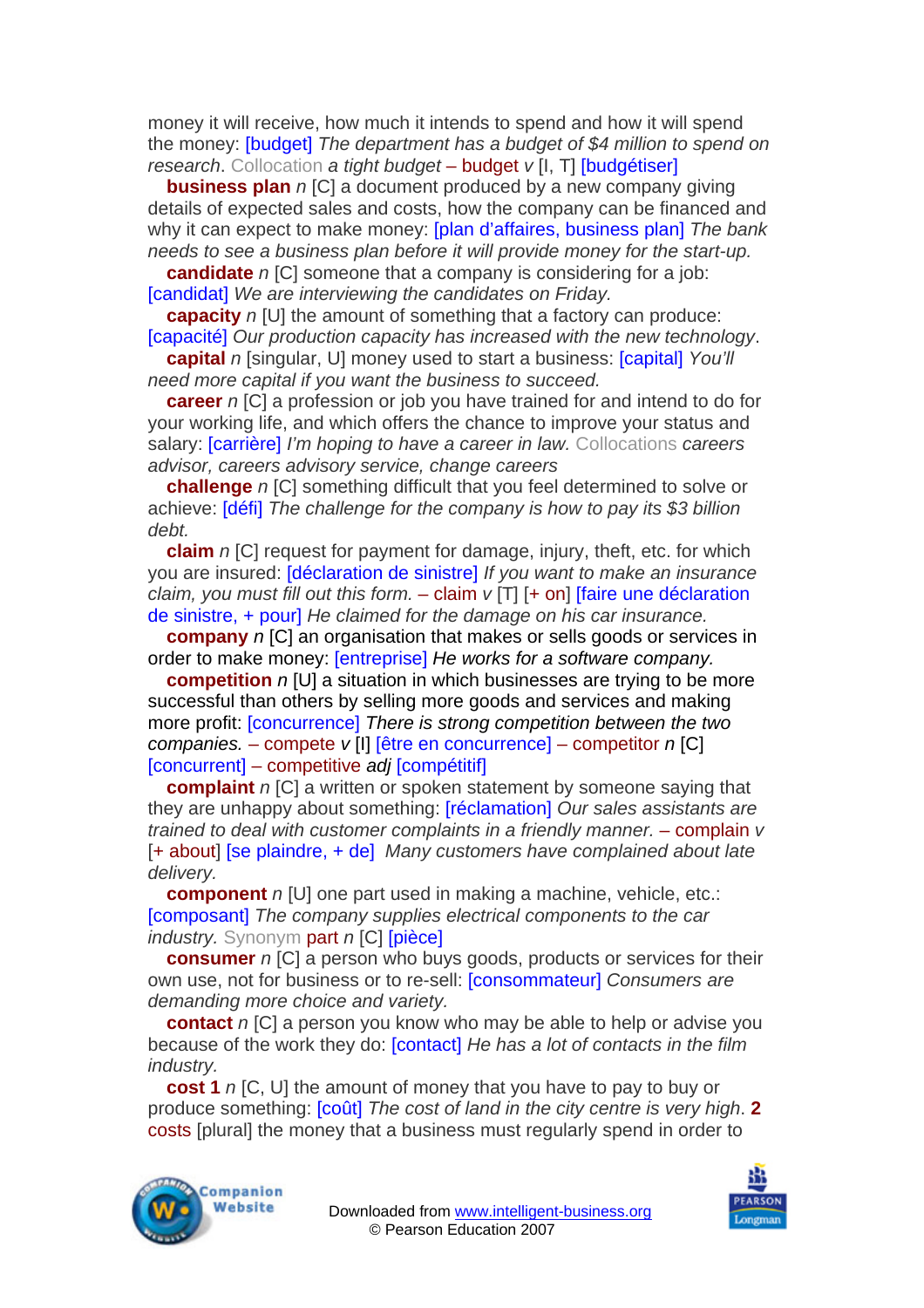continue its activities. [coûts] *Our profits are falling because of increasing costs.* Synonym *expenses n* [plural] Collocations *labour costs, manufacturing costs* 

**cover** *v* [T] when an insurance policy covers someone or something, the insurance company will pay out if the person is injured; or if something is damaged, stolen, etc.: [couvrir] *The policy doesn't cover accidents that happen abroad.* – cover *n* [U] *The policy provides cover for loss, damage and theft. [couverture]*

**creative** *adj* producing or using new and interesting ideas: [créatif] *We need to find a creative solution to the problem of falling sales.* – creativity *n*  **[U] [créativité]** 

**curriculum vitae** abbreviation CV *n* [C] a document that gives details of a person's experience and qualifications: [curriculum vitae, CV] *It is important to prepare your CV in the right way.* Synonym *resum* $\angle$  AmE

**customer** *n* [C] a person or organisation that buys goods or services from a shop or company: [client] *A customer telephoned this morning to ask about prices.* 

**customer satisfaction** *n* [U] when customers who have paid for a product or service feel happy with it: [satisfaction de la clientèle] *Our main goal is to achieve customer satisfaction at all times.* – satisfied, dissatisfied *adj* [+ with] [satisfait,, non satisfait, + de] *We are very dissatisfied with the service at your hotel.* 

**customer service** *n* [U] when an organisation helps customers by answering questions, listening to complaints, giving product advice, etc.: [service à la clientèle] *The company says that it offers good customer service.* – customer services [plural] the department in a company that deals with customer service [service clientèle]

**damage** n [U] physical harm caused to something: The fire caused \$100,000 of damage. [dommages] – damage v [endommager][T] The car was badly damaged in the accident.

**data** *n* [U, plural] information or facts about a particular subject that someone has collected: [données] *We don't have a lot of data on customers' buying habits.* 

**database** *n* [C] an organised collection of information that is stored on a computer: [base de données] *We are currently updating our customer files on the database.* 

**deal** *n* [C] an agreement or arrangement, especially one that involves the sale of something *[transaction, accord]* to get a good deal get an agreement to buy or sell a product at a good price: [faire une bonne affaire] *We got a good deal when we bought this office as demand was low at the time.* 

**delivery** *n* [C, U] the act or process of bringing goods to the place or person who has ordered them: [livraison] *We have arranged delivery of your order on Monday.* Collocations *just-in-time delivery, delivery date, delivery terms* 

**demand** *n* [U] the total amount of a type of goods or services that people or companies want to buy: [demande] *There was strong demand for jeans last month.* 

**development 1** *n* [U] the growth or improvement of a business, industry



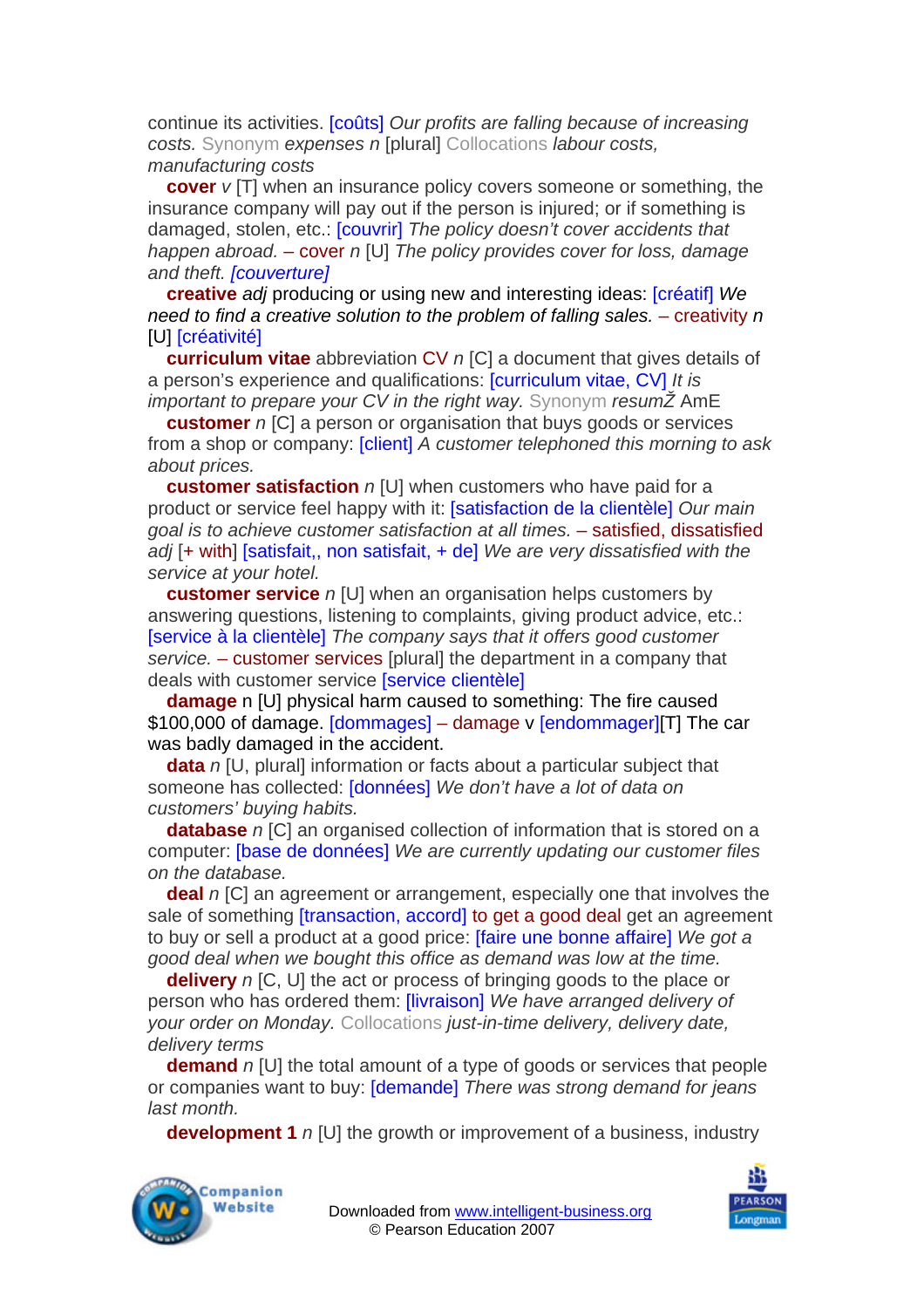or economy: [développement] *The government is providing funding for regional development.* **2** [U] planning and making new products or services: [développement] *The company is investing a lot of money in product development.* Collocation *research and development* 

**direct mail** *n* [U] advertisements that are sent in the post, often to people who are specially chosen because they might be interested in the product: [publipostage] *Over three billion items of direct mail were sent in the post last year.* 

**discount** *n* [C] a reduction in the cost of a product or service, usually to encourage people to buy something: [remise] *We're offering a ten per cent discount on all furniture this week.* – discount *v* [T] [faire une remise]

**discovery** *n* [C] something you learn or find out that was hidden or not known about before: [découverte] *Researchers have made some interesting discoveries about human thinking.* – discover *v* [T] [découvrir]

**distribution** *n* [U] the activities of making goods available to customers after they have been produced, for example, moving, storing and selling goods: [distribution] *The company plans to use computers to improve distribution.*

**diversify** *v* [I] increase the range of goods or services a company produces: [diversifier] *Our company is diversifying into cosmetics* – diversification *n* [C, U] [diversification]

**economy** *n* [C] the system by which a country's goods and services are produced and used: [économie] *Europe's economy is expected to grow faster than the US.* Collocations *a strong economy, a weak economy* 

**efficiency 1** *n* [C] how well an industrial process, factory or business works so that it produces as much as possible from the time, money and resources that are put into it: [efficience] *We need to improve our efficiency if we want to become more profitable.* **2** how well and quickly a person works. [efficacité] – efficient *adj* [efficace]– efficiently *adv* [efficacement]

**employment** *n* [U] the number of people in an area or country who have jobs, the types of jobs they have, etc.: [emploi] *High employment is a key factor in a strong economy.* 

**employment** *n* [U] work that you do to earn money: [emploi] *After leaving university, I'm going to look for employment.* – employ *v* [T] to pay someone to work for you: [employer] *The company employs 2,000 people worldwide.*  – employer *n* [C] [employeur] a person or company that employs others – employee *n* [C] [employé] someone who works for another person or company

**entrepreneur** *n* [C] someone who starts a company, arranges business deals and takes risks in order to make a profit: [entrepreneur] *She's a successful entrepreneur who has started several profitable companies.* 

**etiquette** *n* [U] the formal rules for polite behaviour in a group of people: [règles d'usage] *When you do business in a new country, it is important to be familiar with the etiquette.* 

**experience** *n* [U] knowledge or skill that you have from doing a particular job: [expérience] *He has years of experience in selling.*

**feedback** *n* [U] advice or criticism about products, services or ideas. Companies may seek customer feedback by providing questionnaires



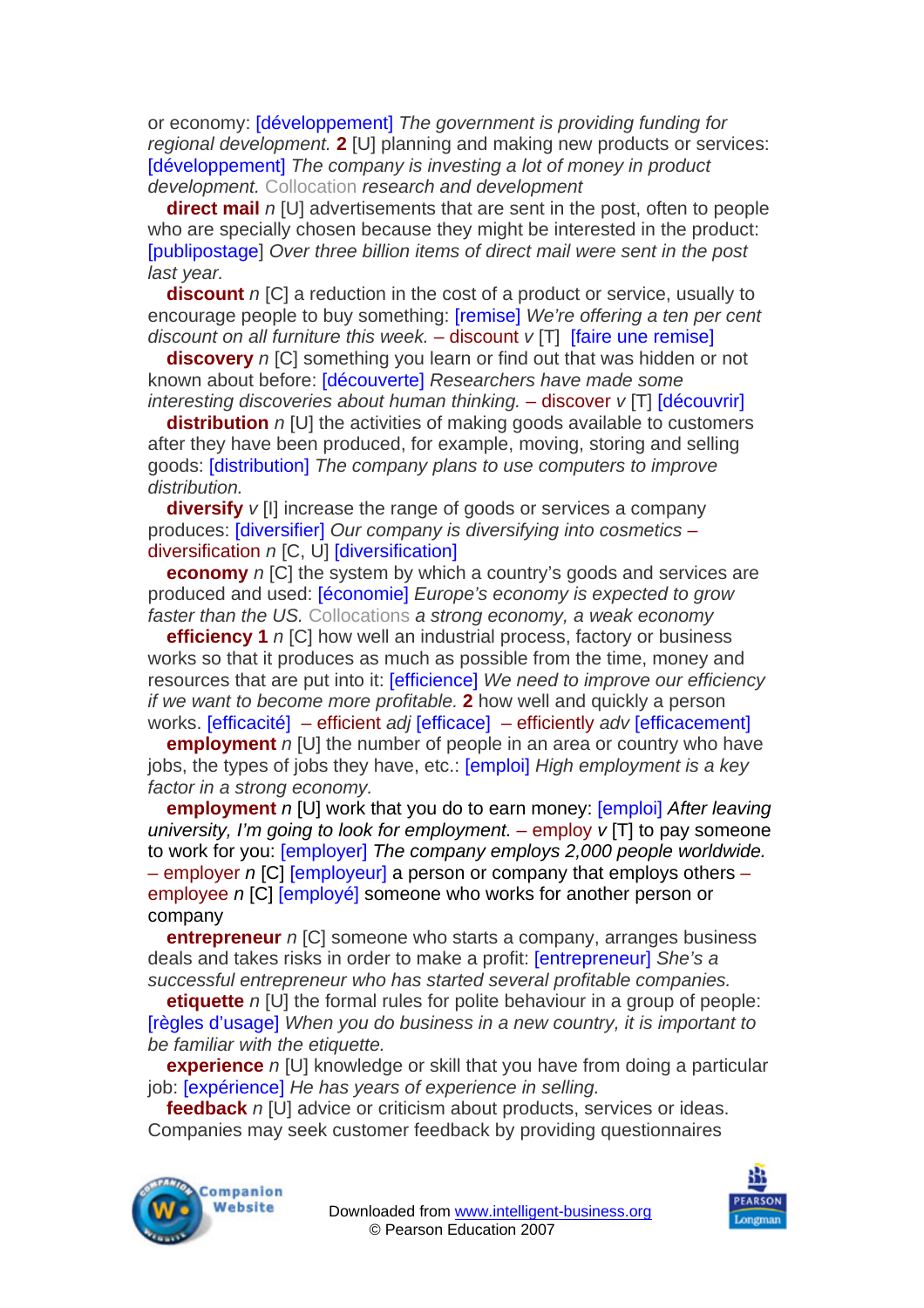asking if customers are satisfied or not: [réaction, retour d'information] *We conducted a survey to get feedback on customers' opinions about our products.* 

**file** *n* [C] a collection of information stored under a particular name on a computer, or in a box or paper cover: [fichier] *Please check that the customer files are up-to-date.* – file *v* [T] [classer] – filing *adj* [de classement] Collocations *computer files, filing system*

**finance** *n* [U] money provided or lent (for example by a bank) for investment in a business: [financement] *We need finance to start manufacturing our new product.* – finance *v* [T] [financer] Collocations *get finance, provide finance, raise finance* 

**flyer** *n* [C] a small sheet of paper advertising something. Flyers are usually handed to people or delivered to people's houses: [prospectus] *Let's use flyers to advertise the opening of our new store.* 

**fraud** *n* [U] a method of getting money illegally from a person or organisation often in a clever way: [fraude] *Online banks need special software to protect against fraud.* – fraudulent *adj* [frauduleux]

**funding** *n* [U] money which organisations, for example banks, lend to people and businesses for specific projects: [+ for] [financement, + pour] *Jane Hunter got funding for her business from venture capitalists.*  Collocations *get funding, provide funding, raise funding* 

**funds** *n* [plural] money that a person or organisation has available for a particular purpose: [fonds] *Peter Jones is an entrepreneur with funds to invest in new business ideas.* 

**goods** *n* [plural] things that a company produces for sale or for use: [marchandises] *Supermarkets buy goods and sell them to their customers.* 

**graph** *n* [C] a drawing that uses a line or lines to show the relationship between two sets of figures: [graphique] *This graph shows sales figures for the year 2005.* 

**growth** *n* [U] an increase in the value of goods and services provided in a country or area: [croissance] *Analysts are predicting strong economic growth next year.* – grow *v* [I] [se développer] *The market grew slowly last year.* 

**guarantee** *n* [C] a formal written promise to repair or replace a product if it has a fault within a period of time after you buy it: [garantie] *The company offers a two-year guarantee on all electrical goods.* – guarantee *v* [T] [garantir] *This product is guaranteed for two years.* 

**headhunting** *n* [U] finding a manager with the right skills and experience to do a particular job, often by persuading a suitable person to leave their present job: [recrutement de cadres] *We could ask a headhunting firm to find a new production director.* – headhunter *n* [C] [chasseur de têtes, cabinet de recrutement de cadres]

**hierarchy** *n* [C] a structure in which the staff are organised in levels and people at one level have authority over those below them: [hiérarchie] *The company president is at the top of the organisational hierarchy.* – hierarchical *adj* [hiérarchique]

**human resources** abbreviation HR *n* [plural] the department in a company that deals with recruitment, training and helping employees:



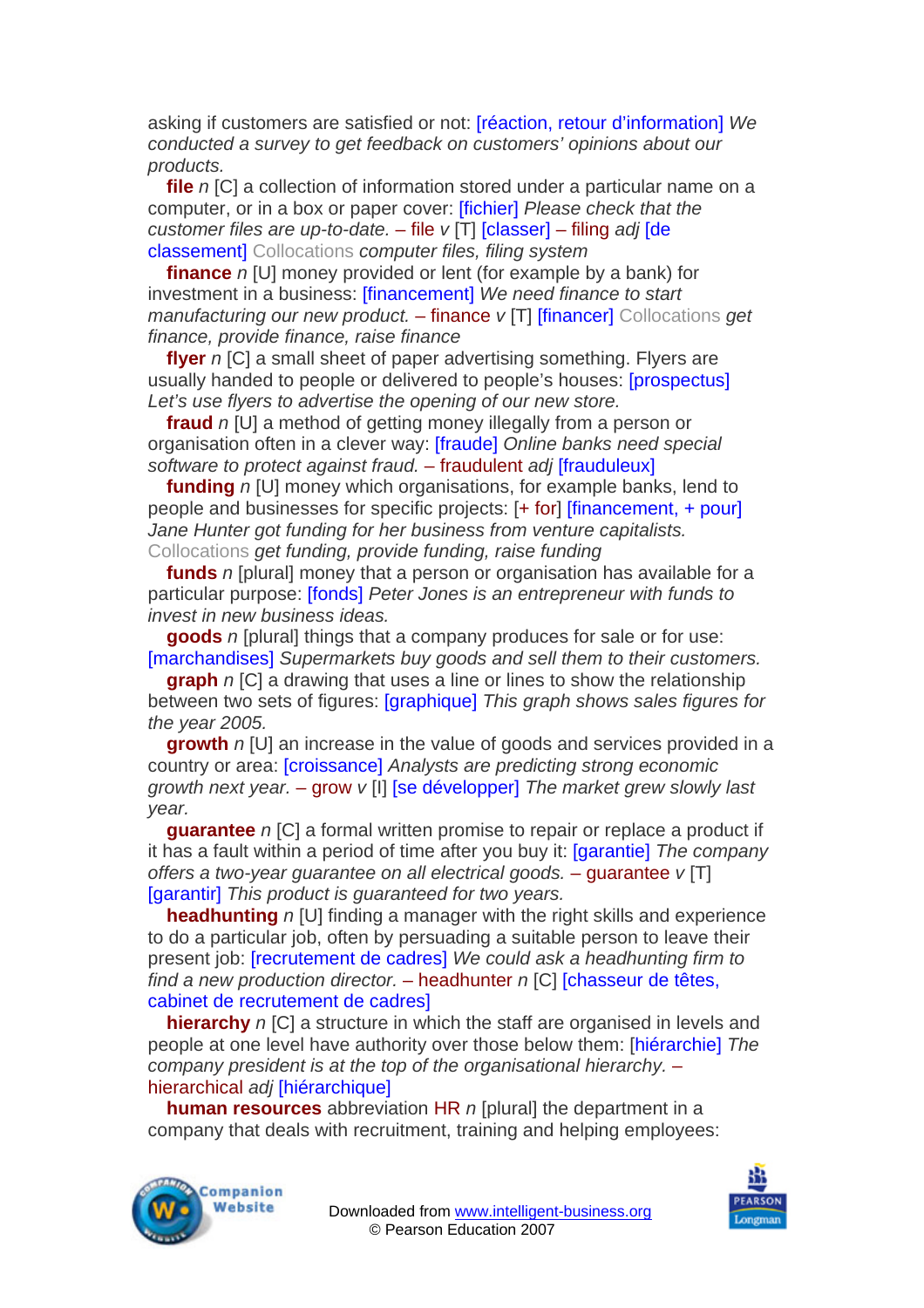[ressources humaines, RH] *He works in human resources.* 

**image** *n* ICI the general opinion that most people have of a person, organisation or product: [image] *Good advertising helps to promote a company's image.* 

**industry 1** *n* [U] the production of goods or services to sell: [industrie] *Industry has become more competitive*. **2** [C] a particular type of industry or service: [industrie] *The car industry is producing too many cars.* – industrial *adj* [industriel]

**inflation** *n* [U] a continuing increase in the prices of goods and services: [inflation] *The rate of inflation was 4 per cent last year.* 

**information technology** abbreviation IT *n* [U] the study or use of electronic processes for storing information and making it available [technologie de l'information]

**infrastructure** *n* [C, U] the basic systems and structures that a country needs to make economic activity possible, for example, roads, communications, electricity: [infrastructure] *The government invested 250 million in infrastructure.* 

*initiative n* [U] the ability to make decisions and take action without waiting for someone to tell you what to do: [initiative] *Employees in our company are encouraged to use their initiative.* 

**innovation** *n* [U] the introduction of new ideas or methods: *[innovation] The company encourages creativity and innovation.* – innovative *adj*  [innovant, novateur]

**insurance** *n* [U] an arrangement in which a company collects money regularly in premiums from a person or organisation, and in return agrees to pay them a sum of money if they are involved in an accident, have something stolen, etc.: [assurance] *Travel companies recommend that their customers take out insurance.* Collocations *insurance claim, insurance company, insurance cover* – insure *v* [T] [+ against] [assurer, +contre] *We are insured against fire and theft.* 

**insurance policy** *n* [C] an insurance contract covering a particular risk, and the document that gives details of this: [police d'assurance] *In the policy, it says that we can claim up to £1 million for medical expenses.* 

**interview** *n* [C] a formal meeting where someone is asked questions to find out if they are suitable for a job: [entretien de recrutement] *I have an interview for a job at Microsoft next week.* – interview *v* [T] [faire passer un entretien]

**investment** *n* [C] money that people or organisations put into a business in the hope of making a profit: [+ in] [investissement, + dans] *Several rich people have made large investments in the space project.* Collocation *make an investment* – investor *n* [C] [investisseur]– invest *v* [I, T] [+ in] [investir, + dans]

**job** *n* [C] the regular paid work that you do for an employer: *[travail] What's your job? I'm applying for a new job.* 

**job satisfaction** *n* [U] a feeling of happiness or pleasure in doing your job or achieving something in your job: [satisfaction professionnelle] *Job satisfaction is just as important to workers as a bonus.* 

**joint venture** *n* [C] a business activity in which two or more companies



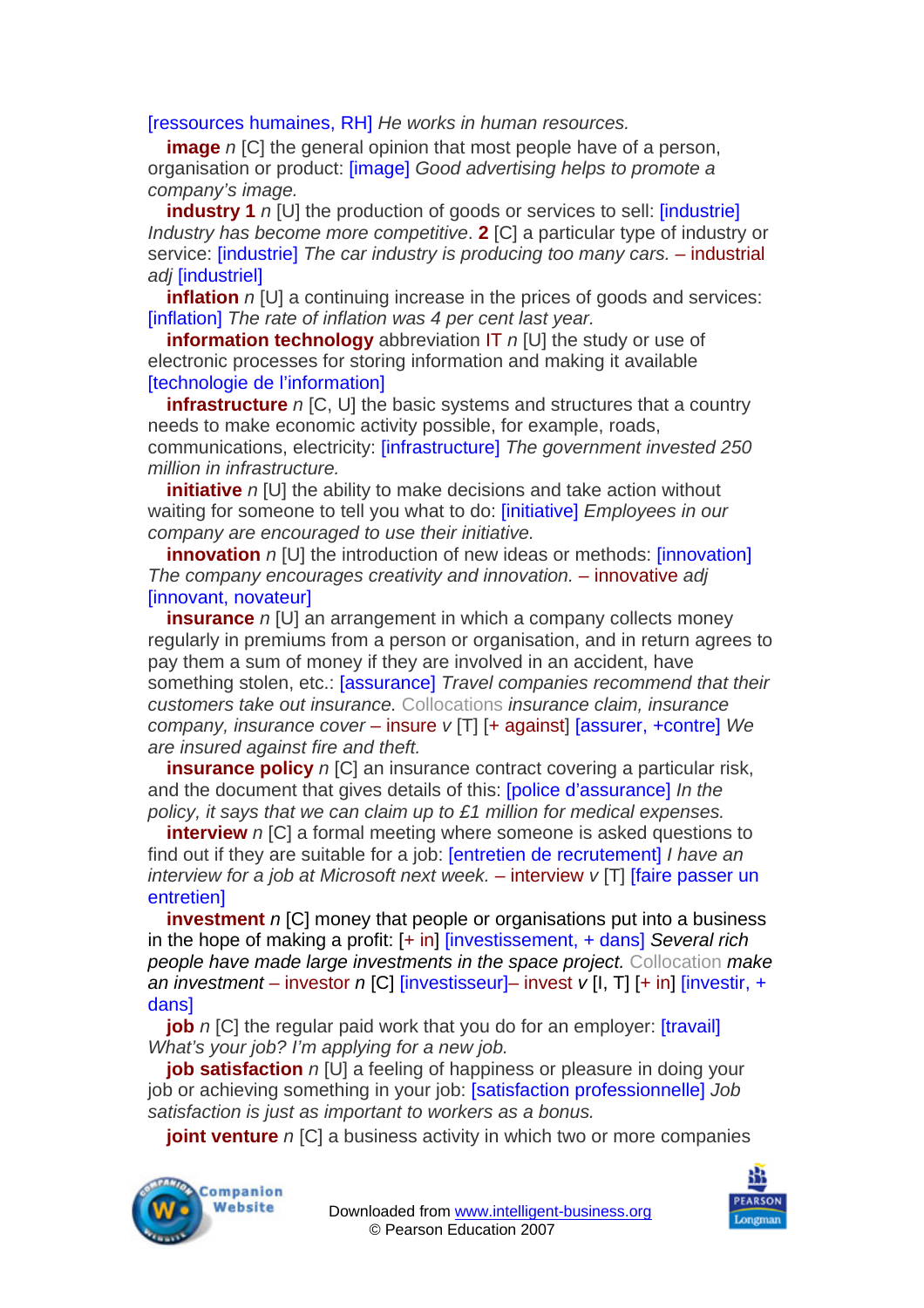have invested together: [coentreprise, joint venture] *Ford and VW agreed a joint venture to build the Galaxy and Sharon models.* 

**just-in-time** written abbreviation JIT *adj* if goods are produced or bought using a just-in-time system, they are delivered just before they are needed, which reduces the cost to the company of keeping goods for long periods of time [juste-à-temps] Collocations *just-in-time delivery, just-in-time manufacturing* 

**launch** *v* [T] to make a new product available for sale for the first time: [lancer] *The company will launch a new model next month.* 

**location** *n* [C] the place where something is, especially a building or a business: [emplacement] *All the company's offices are in good locations.* 

**logo** *n* [C] a design or way of writing the name that a company or organisation uses as an official sign on its products and advertising: [logo] *Nike uses a tick as its logo.* 

**loss leader** *n* [C] a product that is sold at a loss to encourage people to buy other more profitable products: [produit d'appel] *Supermarkets sometimes sell bread as a loss leader to bring customers into the store.* 

**loss** *n* [U] when a business spends more money than it receives, or loses money on a particular deal or problem: [perte] *We had a loss of \$20 million last year.* Collocations *make a loss, suffer a loss* – lose *v* [T] [perdre]

**loyal** *adj* loyal employees stay with that company and don't seek jobs in other companies: [fidèle] *Martin has given 15 years of loyal service.* – loyalty *n* [U] [fidélité]

**luxury** *n* [C] something that is expensive and not really necessary, but pleasing and enjoyable: [(de) luxe] *The store sells luxury goods such as perfume.* 

**manufacture** *v* [T] produce large quantities of goods for sale using machinery: [fabriquer] *Nike manufactures sports shoes.* – manufacturer *n*  [C] [fabricant]

**market share** *n* [C, U] the percentage of sales that a company or product has in a market: [part de marché] *The company hopes to increase its market share by 5 per cent next year.* 

**marketing** *n* [U] activities to design and sell a product or service by considering what buyers want or need: [marketing, mercatique] *We'll have to spend a lot on marketing to get customers back.* 

**motivation** *n* [U] willingness and enthusiasm to do something without being told to do it: [motivation] *Many of our workers have little or no motivation.* – motivate *v* [T] [somebody to do something] [motiver]

**multi-national** *n* [C] a large company that has offices, factories and business activities in many different countries: [multinationale] *It is difficult for small local companies to compete with the multi-nationals.* 

**organisation** *n* [C] a company, business, group, etc. that has been formed for a particular purpose: [organisation] *ANSI is an organisation in the US that fixes rules on the design of products.* – organisational *adj* [organisationnel]– organise *v* [T] [organiser]

**pay** *n* [U] the money someone receives for the job they do: [salaire] *The workers have asked for a pay increase.* 

**payback period** *n* ICI the period of time needed to get back the cost of



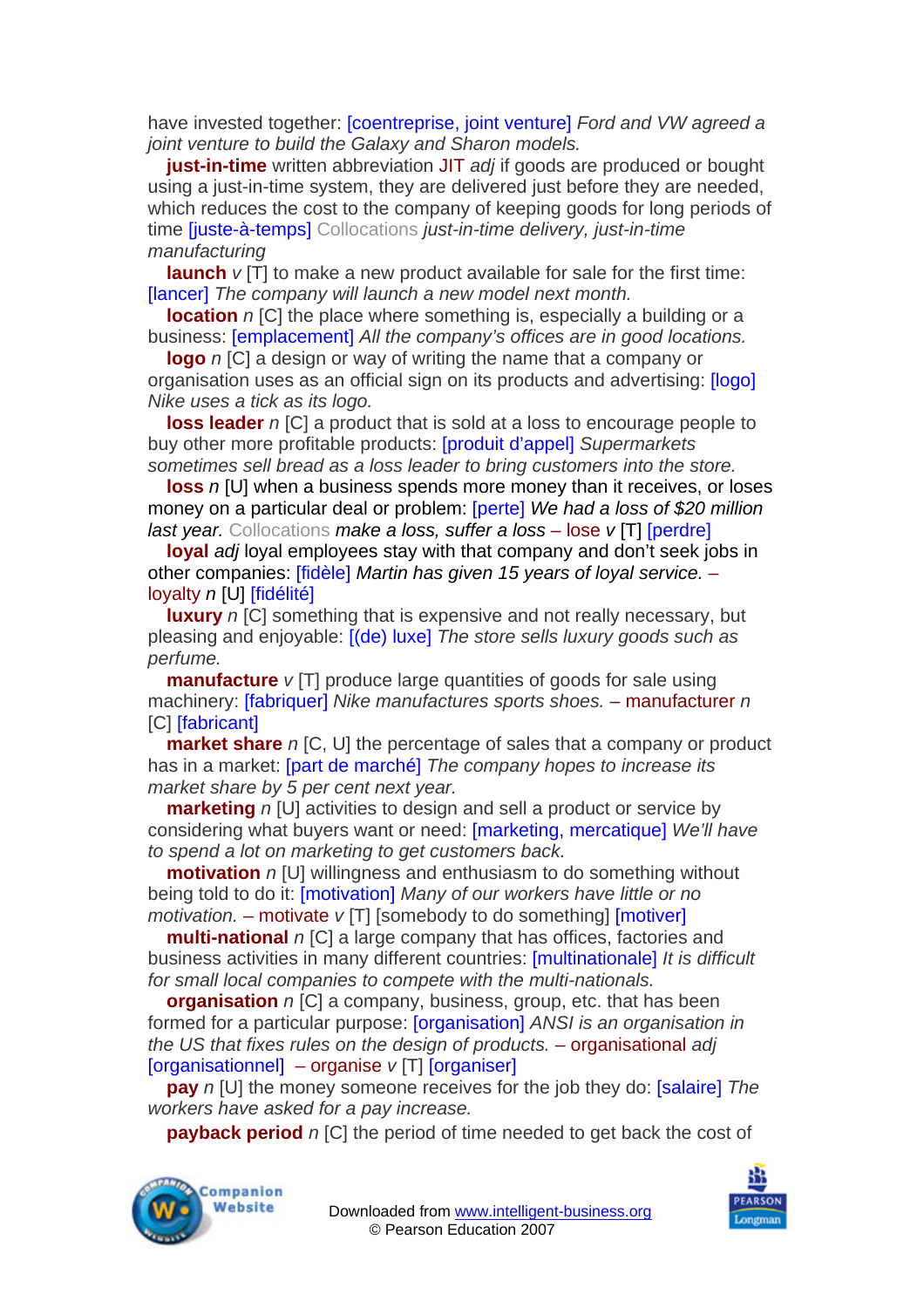an investment: [délai de récupération] *The payback period for space projects is very long.*

**payment** *n* [C] an amount of money that must be paid, or has been paid, or the act of paying it: [paiement] *Payment must be made within 30 days.* – pay *v* [+ for] [payer, + pour] *Shoppers are willing to pay more for famous brands.* 

**performance** *n* [U] the way that someone does their job and how well they do it: [performance] *Some people criticised his performance as a manager.* – perform *v* [T] [exécuter]

**potential** *n* [U] the possibility of future success of a product or venture: [potentiel] No one wanted to invest in the project because they didn't think it *had much potential.* 

**power** *n* [U] the ability or right to control people: [pouvoir] *We shouldn't give too much power to one man.* – powerful *adj* [puissant]

**premium** *n* [C] the amount paid for insurance during a particular period of time: [prime] *If you haven't paid your premiums, you will no longer be covered.* 

**price** *n* [C, U] the amount of money for which something is bought, sold or offered: [prix] *The price of this picture is £6,000.* 

**pricing** *n* [U] the prices of a company's products in relation to each other and in relation to the prices of competitors; also the activity of setting prices: [prix, fixation des prix] *We need to discuss our pricing if we want to boost sales.* 

**production** *n* [U] the process of making or growing things to be sold as products, usually in large quantities: [production] *Toshiba is increasing production of its popular laptop computers.* – producer *n* [C] [producteur] – produce *v* [T] [produire] – product *n* [C] [produit]

**productivity** *n* [U] the relationship between the amount of goods that a factory produces and the resources needed to produce them: [productivité] *New technology has helped us to improve productivity.* – productive *adj*  [productif]

**profit margin** *n* [C] the difference between the price a product or service is sold for and the cost of producing it: [marge bénéficiaire ] *We can increase our profit margin by cutting the cost of production.* 

**profit** *n* [C, U] money that you make from selling something or doing business in a particular period, after taking away costs: [bénéfice] *Coca-Cola reported strong profits last year.* Collocations *make a profit, earn a profit* 

**promote**  $v$  [T] to give someone a better paid, more responsible job in a company or organisation: [promouvoir] *The company has promoted him to the post of managing director.* – promotion *n* [C] [promotion]

**promote** *v* [T] to try hard to improve sales of a product by advertising it, reducing its price, etc.: [promouvoir, faire la promotion de] *They are promoting her new film heavily.* – promotion *n* [C] [promotion] a special activity intended to sell a product or service

**publicity** *n* [U] the attention that a person or company gets from newspapers, television, etc.: [publicité] *The show received good publicity in the media.* 



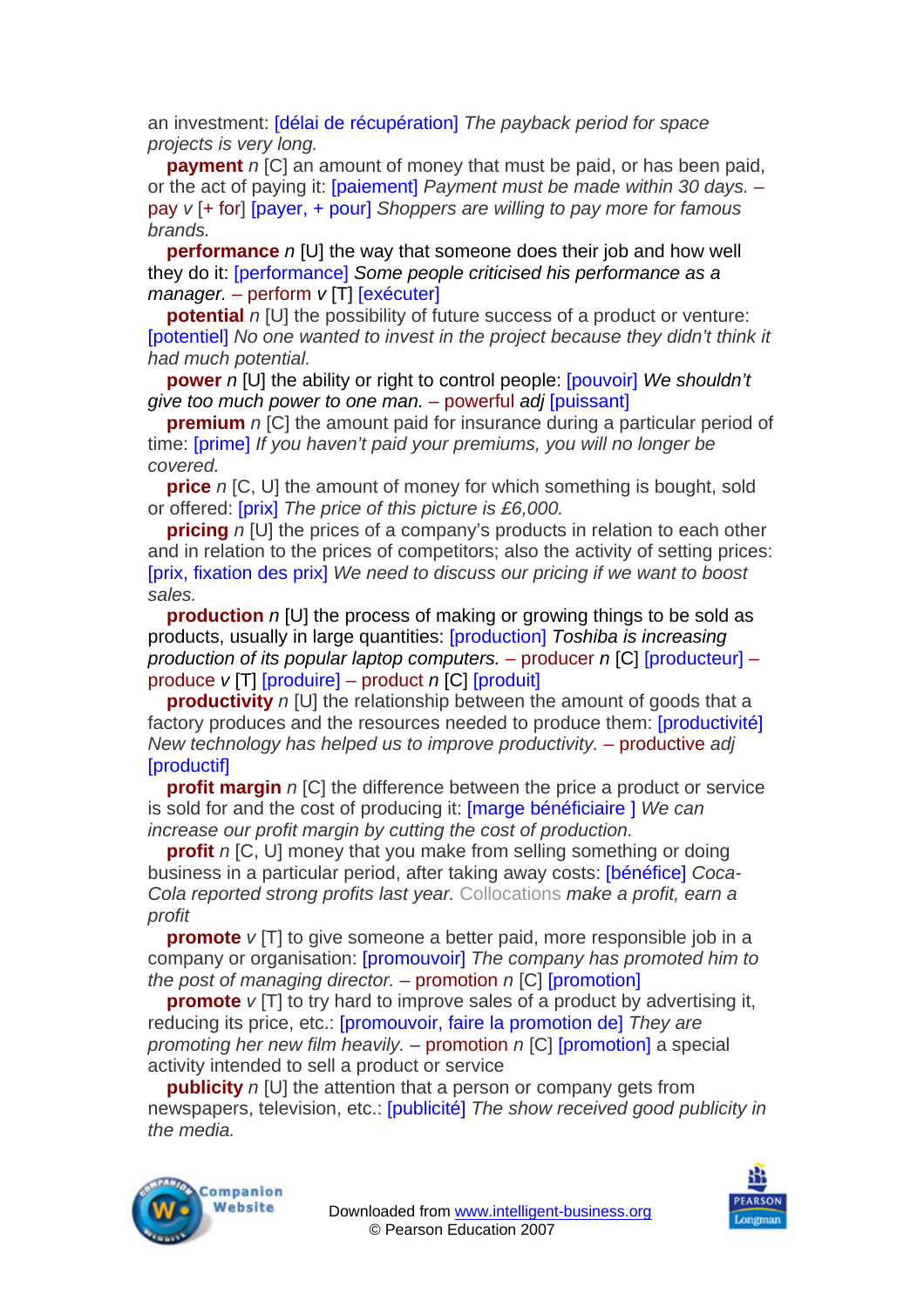**punctual** *adj* arriving at exactly the time that has been arranged: [ponctuel] *She's always very punctual for appointments.* – punctuality *n* [U] **[ponctualité]** 

**qualification** *n* [C] an examination that you passed at school, university or in your profession: [qualification] *Candidates must have a university qualification.* – qualify *v* [I] [se qualifier] – qualified *adj* [qualifié]

**quality** *n* [U] used to talk about how good or bad something is: [qualité] *Several customers complained about the poor quality of the service.* 

**radical** *adj* a radical solution involves looking at the original source of the problem and making big, important changes [radical]

**record** *n* [C] a piece of information that is written down or stored on computer so that it can be looked at in the future: [enregistrement] *The sales team keeps a record of all customer enquiries.* 

**recruit**  $v$  [T] to find new people to work for an organisation or company: **[recruter]** We're recruiting 20 new graduates this year. – recruitment *n* [U] **[**recrutement]

**refund** *v* [T] to give someone their money back, for example, because they are not satisfied with the goods or services they have paid for: [rembourser] *We guarantee to refund your money if you are not fully satisfied.* – refund *n* [C] [remboursement]

**region** *n* [C] a large area of a country or of the world: **[région]** The north*east region is developing more rapidly than the south.* – regional *adj* [régional] Collocation *regional office* 

**relationship** *n* [C] the way in which people or groups work together: [relation] *We have a good relationship with our partners in the US.*  Collocations *build a relationship, business relationship, develop a relationship, personal relationship, working relationship* 

**research** n [C] serious study to find out new things about a subject: [recherche] *Before we develop any new products, we need to do more research.* Collocations *conduct research, market research* – research *v* [T] [mener des recherches] – researcher *n* [C] [chercheur]

**resource** *n* [C] [usually plural] this can include the money, buildings, machinery, materials, skills and workforce that a company has available: [ressource] *The company doesn't have the resources to compete in a completely new market.* Collocations *human resources, financial resources* 

**responsibility** *n* [U] something that you are in charge of in a particular job: [responsabilité] *The manager has responsibility for her department*. – be responsible for something [être responsable de quelque chose] *I'm responsible for telephone sales.* 

**retailer** *n* [C] a business that sells goods to the general public and not to shops [détaillant] : *Dixons is a retailer of electronic goods.* 

**return on investment** abbreviation ROI *n* [singular, U] the amount of profit on an investment in relation to the amount of money invested: [rendement du capital investi, RCI] *The project is risky and there may not be a good return on investment.* 

**reward**  $v$  [T] to give payment for excellent work, high performance or special service: [récompenser] *We like to reward our staff when they reach their production targets.* – reward *n* [C, U] [récompense, prime]



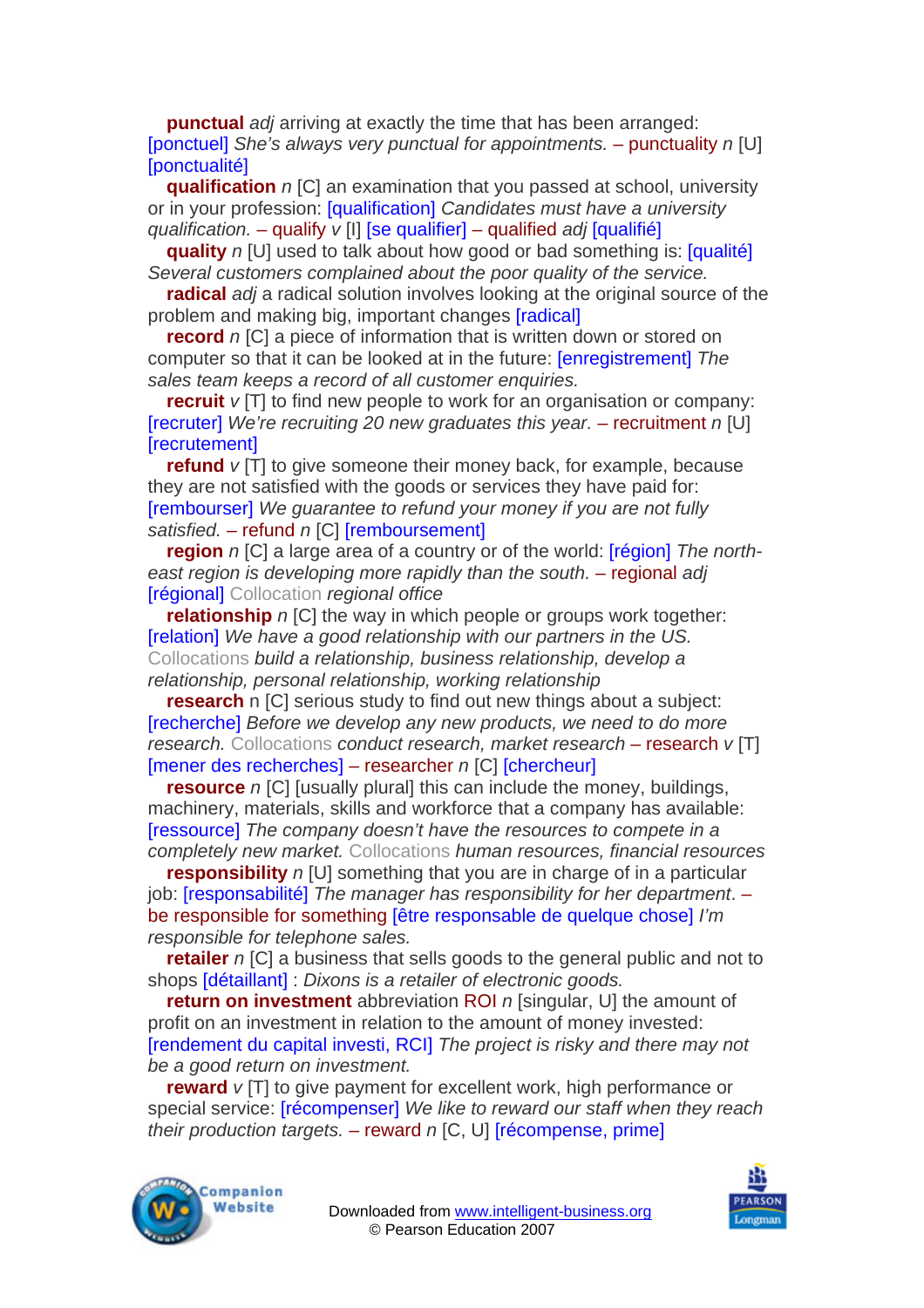**risk** *n* [C] the possibility of a particular type of damage against which you are covered: [risque] *Check in detail the risks that are covered by your policy.* 

**rule** *n* [C] an official instruction that says how you should do things or what is allowed: [règle] *The phone companies are working under new rules now.* 

**salary** *n* IC, UI money that you receive as payment for your work, usually every month: [salaire] *The company offers good salaries.* Collocation *to earn a salary* 

**sales** *n* [plural] the value of goods and services that a company sells during a period of time: [ventes] *Sales increased following our successful advertising campaign last year.* 

**sales pitch** *n* [C] what a salesperson says about a product to persuade people to buy it: [argumentaire, présentation commerciale] *The rep gave a ten-minute sales pitch about the new model.* 

**sales representative** abbreviation rep *n* [C] a person who sells a company's products or services by speaking to customers on the phone or travelling to meet them: [représentant de commerce] *He travelled all over the US as a sales representative.* 

**sector** *n* [C] all the organisations or companies in a particular area of industry: [secteur] *The number of jobs in the service sector is increasing.* 

**security** *n* [U] feeling safe and free from worry about what might happen: [sécurité] *Cameras in the streets help to increase security.* – secure *adj*  [sécurisé] Collocations *security cameras, security staff, security systems* 

**senior** *adj* having a high position in an organisation or company: [supérieur, principal] *Senior managers have their own office and drive a company car.* – seniority *n* [U] [ancienneté]

**service** *n* [C] usually plural] a business that sells help, advice, consultancy, etc., not manufacturing: [service] *A lot of companies offer financial services now.* 

**share** *n* [C] the ownership of a company is divided into shares, which can be made available for sale as a way to increase capital. Investors buy and sell shares in the hope of making a profit: [action] *He made a lot of money by investing in IBM shares.* 

**solution** *n* [C] a way of dealing with a problem or difficult situation: [solution] *There are no simple solutions to the problem of unemployment.*  Collocation *find a solution* [+ for] [+ pour] – solve *v* [T] [résoudre]

**special offer** *n* [C] a reduction in the price of something for a short time, to encourage people to buy it: [offre spéciale] *The company is running a special offer – a new phone for only £20.* 

**spending** *n* [U] the amount of money an organisation or a person spends: [+ on] [dépenses, + en] *We need to increase spending on research and development.* 

**sponsor** *v* [T] to give money to pay for a television programme, or sports or arts event, in exchange for advertising or to get public attention: [sponsoriser, parrainer] *Mastercard is sponsoring the World Cup.* – sponsor *n* [C] a person or company that sponsors something [sponsor, parrain] – sponsorship *n* [U] [parrainage]



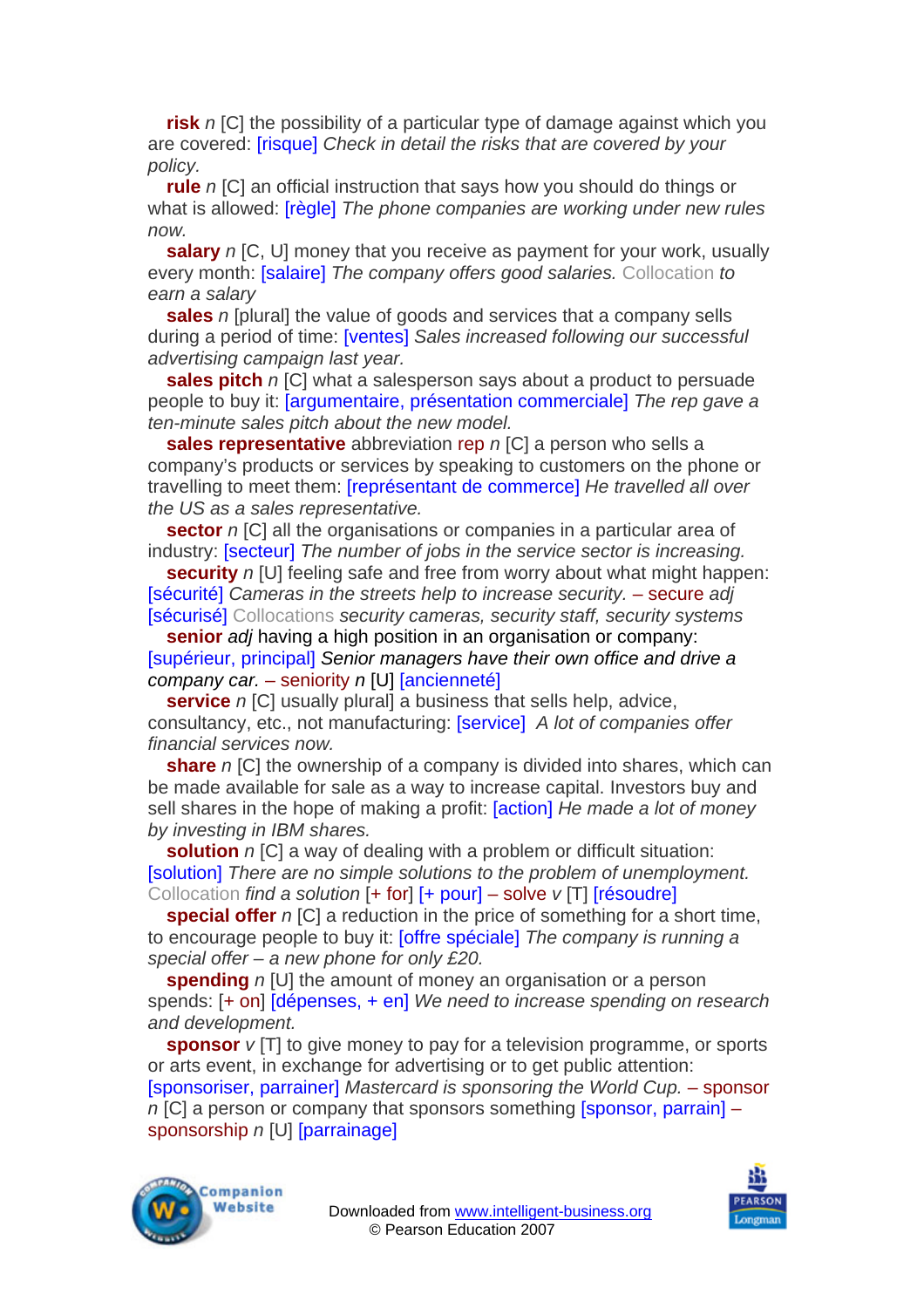**staff** *n* [plural] the employees of an organisation: [personnel] *A new manager is going to join the staff next month.* Synonyms *employees, workers*.

**start-up** *n* [C] a new company that has started to do business recently: [entreprise en démarrage, start-up] *This bank specialises in providing finance for start-ups.* 

**status** *n* [U] social or professional position in relation to other people: [statut] *Lawyers have high status in our society.* Collocations *high status, low status* 

**stock, stocks** *n* IC, UI a supply of raw materials or parts that have been produced and are kept to be used when needed in manufacturing, or a supply of finished goods that are kept before being sold: [stock, stocks] *It is expensive to store large quantities of stocks.* 

**store 1** *v* [T] to keep things in a special place until you need them: [stocker] *You could store the paper in the photocopier room.* **2** *v* [T] to keep information on a computer or disk: [stocker] *We store all our customers' addresses on the sales database.* 

**strategy** *n* [C] a plan for achieving a goal; the best way for a company to develop in the future: [stratégie] *We need to develop a strategy for exporting the company's products.* Collocations *pricing strategy, develop a strategy* – strategic *adj [stratégique]*

**subordinate** *n* [C] someone who has a lower position than someone else in an organisation: [subalterne] *I am responsible for six subordinates.* 

**supply**  $v$  [T] to provide goods or services to customers, especially regularly over a long period of time: [fournir] *The company supplies products to the car industry.* – supplier *n* [C] [fournisseur] – supply *n*  [approvisionnement] [C] [plural] supplies an amount of something that is available to be used: [réserves] *We have a good supply of components in stock.*

**target market** *n* [C] a group of people that a product is aimed at; advertising of the product is designed to make the product appeal to this group: [marché cible] *You can't sell a product if you don't know the target market.* 

**team** *n* [C] a group of people who work together to do a particular job: [équipe] *We have an excellent sales team.* 

**technology** *n* [U] knowledge dealing with scientific or industrial methods and the use of these methods in industry: [technologie] *New technology gives us the possibility to explore space.* – technologies [plural] different types of technology: [technologies] *The company is making use of different technologies to develop the new machine.* 

**term** *n* [C] one of the conditions of an agreement, contract or legal document: [conditions générales] *According to the terms of the agreement, the company will pay within 10 days of accepting the claim.*

**tradition** *n* [C] a way of doing something that has existed for a long time [tradition] – traditional *adj:* [traditionnel] *We need to move away from the traditional way of thinking.* 

**training** *n* [U] the process of teaching someone the skills and knowledge needed for a particular job: [formation] *The company is sending 30 workers*